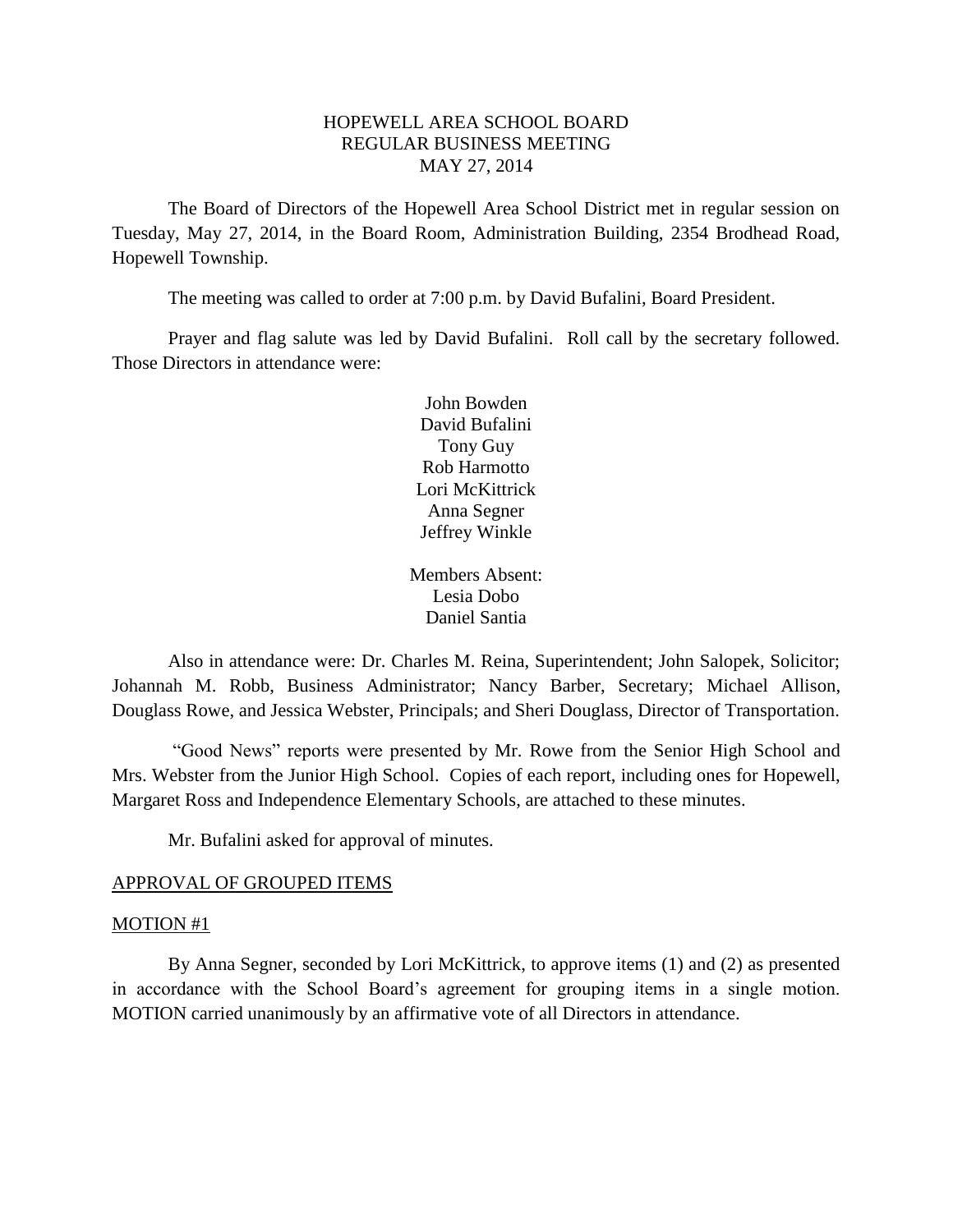# Approval of Minutes

- 1. Recommendation to approve the April 22, 2014 business meeting minutes as presented.
- 2. Recommendation to approve the May 13, 2014 work meeting minutes as presented.

# APPROVAL OF GROUPED ITEMS

### MOTION #2

By Rob Harmotto, seconded by Tony Guy, to approve items (1) through (3) as presented in accordance with School Board's agreement for grouping items in a single motion. MOTION carried unanimously by an affirmative vote of all Directors in attendance.

# Tax Collectors' Report

1. Recommendation to accept report for taxes collected for the month of April 2014, as presented, and make said report a part of these minutes.

### Treasurer's Report

2. Recommendation to accept report of the Treasurer for the month of April 2014, as presented, and make said report a part of these minutes.

### Financial Statements

3. Recommendation to accept Financial Statements for the month of April 2014, as presented, and make said statements a part of these minutes.

# VISITOR'S COMMENTS

Kim Kovacic, Jimmy Winters and Stacy Richard asked questions of Dr. Reina regarding security concerns at the Junior High School. Specifically they wanted to know why they weren't notified about a recent event at the Junior High and when issues arise, when police are notified. Dr. Reina assured the parents that students in all buildings are safe, but he would not speak specifically regarding student discipline. He said that he and the administrative team will discuss when and how parents should be notified in the future. Dr. Reina also assured the parents that police are notified regarding issues of security or when criminal behavior occurs in the school or on school grounds.

At this time Mr. Bufalini asked that Committee discussion and recommendations begin.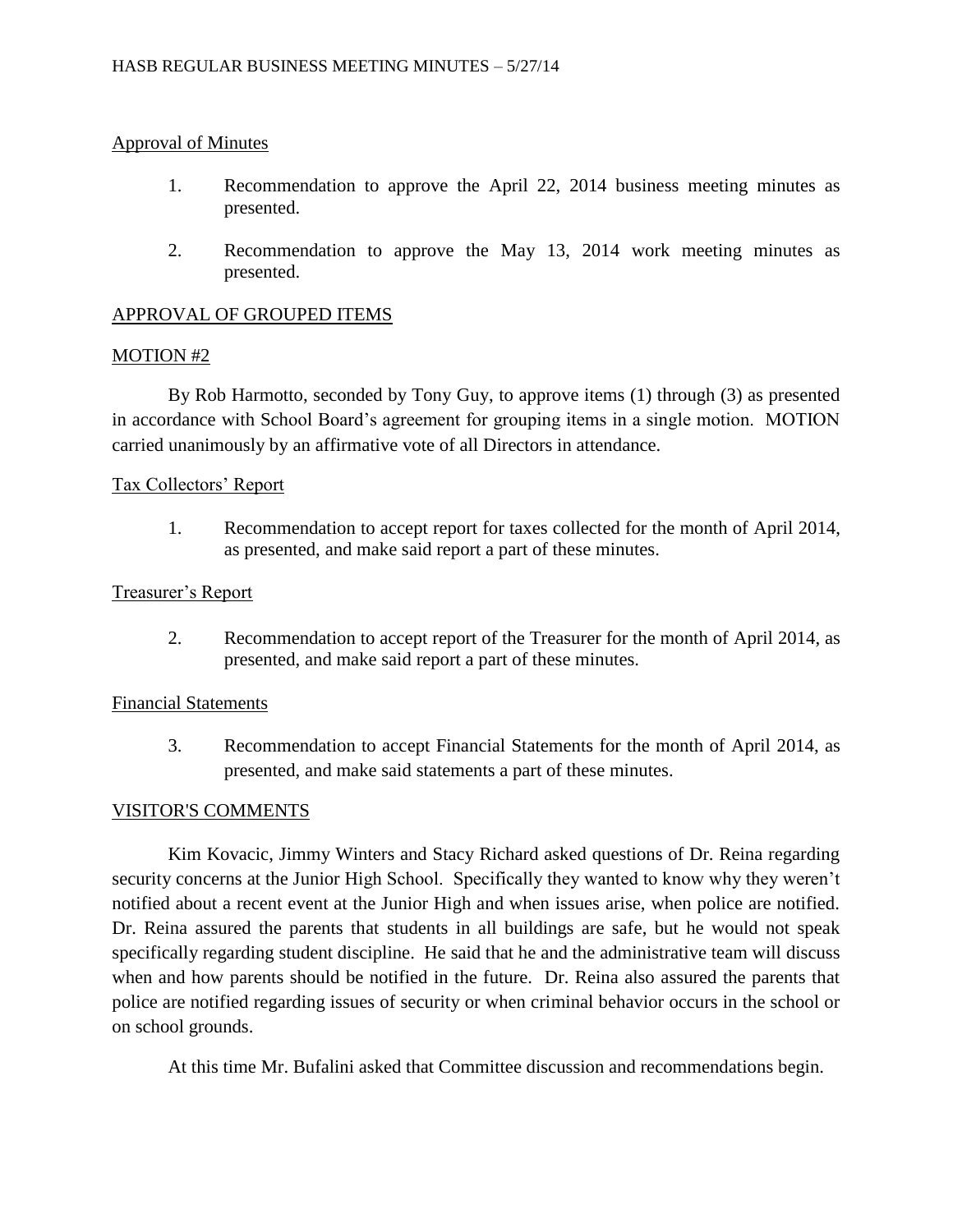# **Education/Curriculum/Instruction by Tony Guy, Co-Chair**

### APPROVAL OF GROUPED ITEMS

### MOTION #3

By Tony Guy, seconded by Lori McKittrick Winkle, to approve items 1 through 9 in accordance with School Board's agreement for grouping items in a single motion. MOTION carried unanimously by an affirmative vote of all Directors in attendance.

- 1. Changes to the structure of AP Physics to meet the requirements for AP Audit Approval by The College Board.
	- a. AP Physics 1 will replace grade 11 Honors Physics.
	- b. AP Physics 2 will replace current AP Physics.
- 2. Psychology 2 as an elective course at Hopewell High School.
- 3. Art (Drawing and Painting) as an elective course at Hopewell High School.
- 4. Elimination of Band 9.
- 5. Jazz Band as a new course. Students enrolling will be required to continue participation in Concert/Marching Band.
- 6. Contract renewal for the 2014-2015 school year with AOT, Inc., providers of the District's occupational and physical therapy services.
- 7. Vikette Camp to be held at Hopewell High School June 16, 2014 through June 20, 2014.
- 8. Freshman band camp to be held at Hopewell High School July 16 through July 18, 2014.
- 9. Band camp for grades 9 through 12 to be held at Hopewell High School July 21, 2014 through August 1, 2014.

# MOTION #4

By Tony Guy, seconded by John Bowden, to approve the Temporary Memorandum of Understanding between the District and the Hopewell Education Association with respect to Summer Cyber Education 2014. MOTION carried unanimously by an affirmative vote of all Directors in attendance.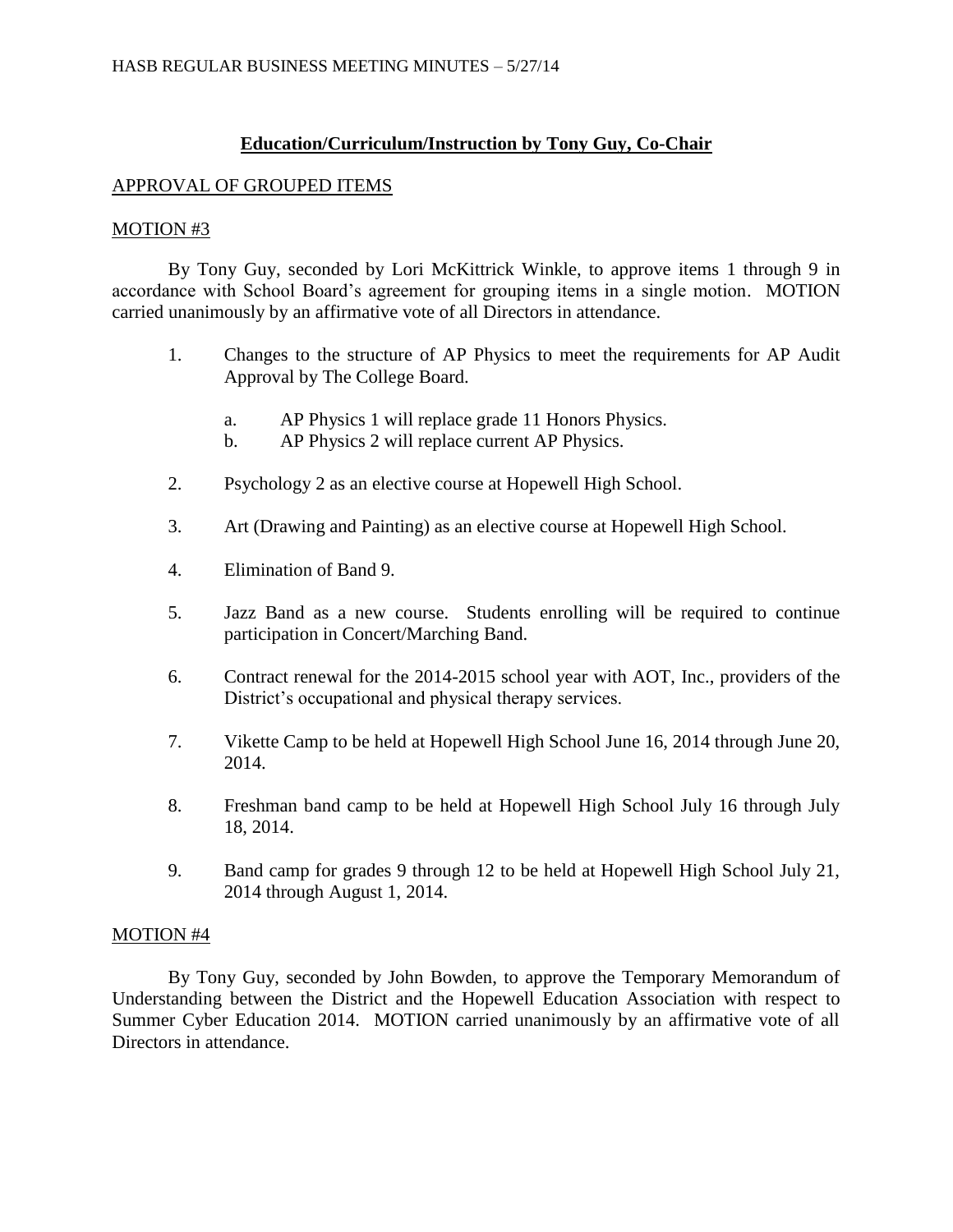### MOTION #5

By Tony Guy, seconded by Lori McKittrick, to approve the Beaver County Career and Technology Center Joint School Board Resolution Amending the Articles of Agreement. MOTION carried unanimously by an affirmative vote of all Directors in attendance.

### **Athletics by Tony Guy**

### APPROVAL OF GROUPED ITEMS

#### MOTION #6

By Tony Guy, seconded by Anna Segner, to approve items 1 through 3, as presented in accordance with School Board's agreement for grouping items in a single motion. MOTION carried by an affirmative vote of all Directors in attendance. Mr. Bufalini abstained from voting on item 3, as it pertained to his daughter, Natalee.

- 1. Appointment of Erin Grow as Girl's Head Tennis coach at a salary of \$2,136.00.
- 2. Appointment of Greg Gozur as Head Boy's/Girls Bowling coach at a salary of \$1,866.00.
- 3. Payment of track coaches beyond the regular season:

| Jeff Brunton     | \$246.00 |
|------------------|----------|
| Tim Monske       | \$164.00 |
| Bill Bain        | \$136.00 |
| Natalee Bufalini | \$109.00 |
| Total            | \$655.00 |

# **Buildings and Grounds by Anna Segner, Chair**

### APPROVAL OF GROUPED ITEMS

#### MOTION #7

By Anna Segner, seconded by Rob Harmotto, to approve items 1 and 2, as presented in accordance with School Board's agreement for grouping items in a single motion. MOTION carried unanimously by an affirmative vote of all Directors in attendance.

- 1. Hopewell Area School District Emergency Operations Plan.
- 2. Request received from Pam Fiejdasz, Township Recreation Director, to use the parking lots at Hopewell and Margaret Ross Elementary Schools during its annual Park Fest community days July 11, 2014 through July 12, 2014.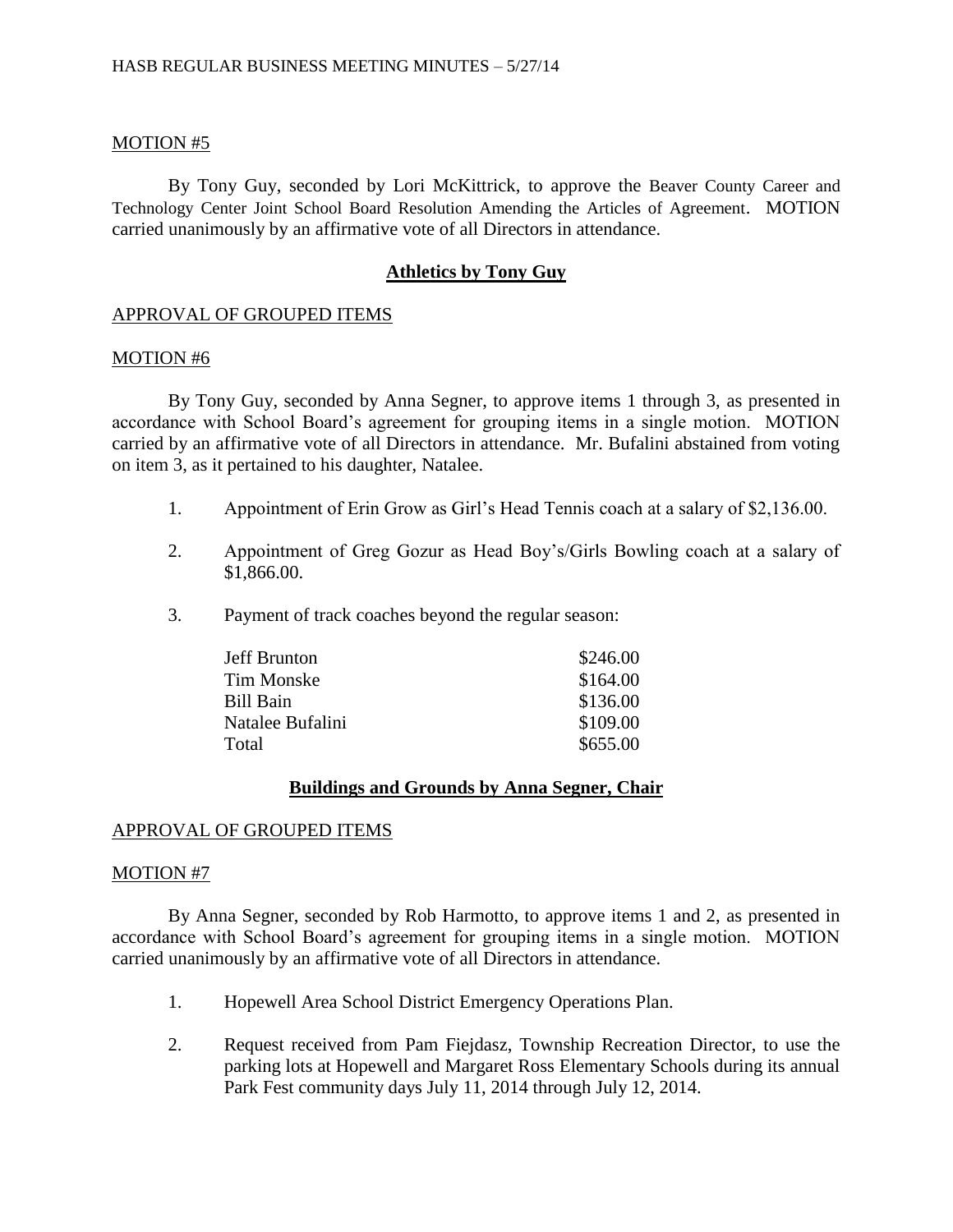# APPROVAL OF GROUPED ITEMS

### MOTION #8

By Anna Segner, seconded by John Bowden, to approve items 1 through 3, as presented in accordance with School Board's agreement for grouping items in a single motion. MOTION carried unanimously by an affirmative vote of all Directors in attendance.

- 1. Request from David Tadich for the use of the High School and Junior High School baseball fields for the Serbian National Softball Tournament on July 26, 2014.
- 2. Request from Fred Persi for the San Rocco Festa Band to use the Junior High School band room for practice from 7:00 p.m. until 10:00 p.m. on the following dates: July 2, July 7, July 30, July 31, August 6 and August 7, 2014.
- 3. Develop specifications and advertise for bids for the wireless project at Hopewell High School.

# **Finance and Budget by John Bowden, Chair**

### MOTION #9

By John Bowden, seconded by Jeff Winkle, to approve items (1) and (2) and to ratify item (3) and (4) as presented in accordance with School Board's agreement for grouping items in a single motion. MOTION carried unanimously by an affirmative roll call vote of all Directors in attendance.

- 1. General Fund payments in the amount of \$407,846.45
- 2. Cafeteria Fund payments in the amount of \$81,148.01
- 3. General Fund payments in the amount of \$2,000,799.53
- 4. Capital Reserve Fund payments in the amount of \$6,000.00

# MOTION #10

MOTION by John Bowden, seconded by Tony Guy to approve PLGIT-CD purchase with four banks at \$248,000 each (total \$992,000) to mature on March 31, 2015. MOTION carried unanimously by an affirmative vote of all Directors in attendance.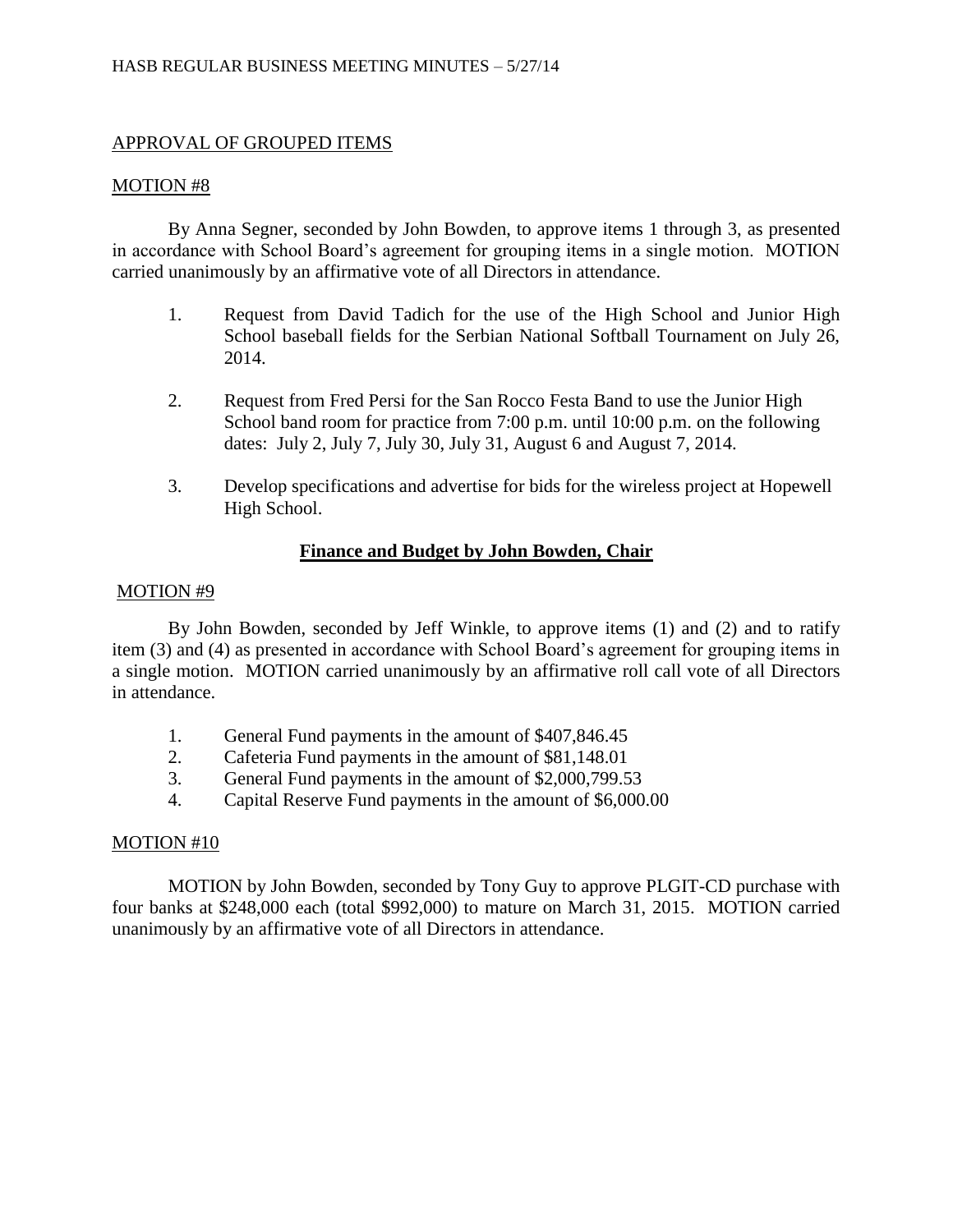### MOTION #11

MOTION by John Bowden, seconded by Rob Harmotto, to approve the supply bids for the 2014-2015 school year for the departments listed below. MOTION carried unanimously by an affirmative vote of all Directors in attendance.

| a.             | Athletics                 | \$8,627.56  |
|----------------|---------------------------|-------------|
| $\mathbf{b}$ . | Art                       | \$6,061.38  |
| $c_{\cdot}$    | Custodial                 | \$11,845.10 |
|                | d. Industrial Arts        | \$1,719.46  |
| e.             | <b>Physical Education</b> | \$2,059.15  |
| f.             | Science                   | \$5,777.16  |

#### MOTION #12

MOTION by John Bowden, seconded by Lori McKittrick, to approve the one-year contract with Medic Rescue at a rate of \$3,300, effective June 30, 2014 through June 30, 2015. MOTION carried unanimously by an affirmative vote of all Directors in attendance.

#### MOTION #13

MOTION by John Bowden, seconded by Anna Segner, to approve the Hopewell Area School District Healthcare Premium Conversion and Waiver Plan – Restated, effective July 1, 2014. MOTION carried unanimously by an affirmative vote of all Directors in attendance.

#### MOTION #14

MOTION by John Bowden, seconded by Tony Guy, to approve the 2014-2015 Beaver County Career & Technology Center Operating Budget. MOTION carried unanimously by an affirmative vote of all Directors in attendance.

### **Nutrition and Food Service by Lori McKittrick, Chair**

#### MOTION #15

MOTION by Lori McKittrick, seconded by John Bowden, to approve the agreement between the BVIU and the District to provide students with services authorized by the National School Breakfast and Lunch Program effective July 1, 2014 through June 30, 2015. This permits the BVIU to provide services accordingly for District students attending New Horizon School. MOTION carried unanimously by an affirmative vote of all Directors in attendance.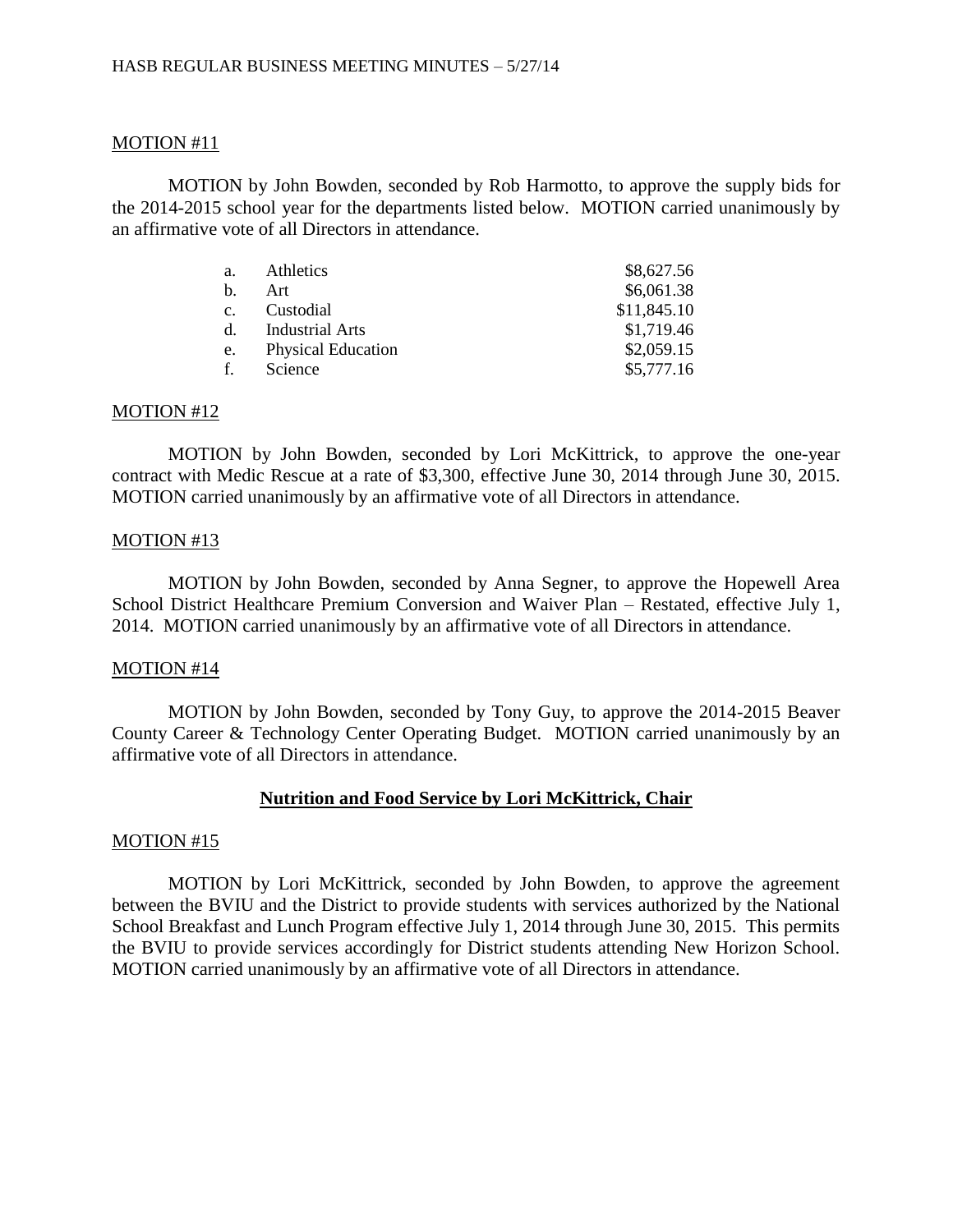# **Personnel by Rob Harmotto, Chair**

# APPROVAL OF GROUPED ITEMS

# MOTION #16

By Rob Harmotto, seconded by Anna Segner, to approve items 1 through 3, as presented in accordance with School Board's agreement for grouping items in a single motion. MOTION carried unanimously by an affirmative vote of all Directors in attendance.

- 1. Resignation for retirement of Patricia Rabik, first grade teacher at Margaret Ross Elementary School, effective June 9, 2014.
- 2. Resignation for retirement of Lexa Taylor, fourth grade teacher at Margaret Ross Elementary school, effective June 9, 2014.
- 3. Resignation for retirement of Jo Ann Gray, speech teacher, effective June 9, 2014.

# MOTION #17

By Rob Harmotto, seconded by John Bowden to approve the request for Leave Without Pay for the remainder of the school year for Carol Dishong, bus driver, effective May 15, 2014. MOTION carried unanimously by an affirmative vote of all Directors in attendance.

# APPROVAL OF GROUPED ITEMS

# MOTION #18

By Rob Harmotto, seconded by Anna Segner, to approve items 1 through 9, as presented in accordance with School Board's agreement for grouping items in a single motion. MOTION carried unanimously by an affirmative vote of all Directors in attendance.

- 1. Memorandum of Understanding between the District and the Hopewell Secretaries and Aides Education Support Professionals Association with respect to the elimination of Guidance/Gifted secretary position.
- 2. Memorandum of Understanding between the District and the Hopewell Education Association with respect to the elimination of the Guidance/Gifted secretary position.
- 3. Elimination of the position of Guidance/Gifted secretary, effective June 30, 2014.
- 4. Elimination of the position of Buildings and Grounds secretary, effective date to be determined.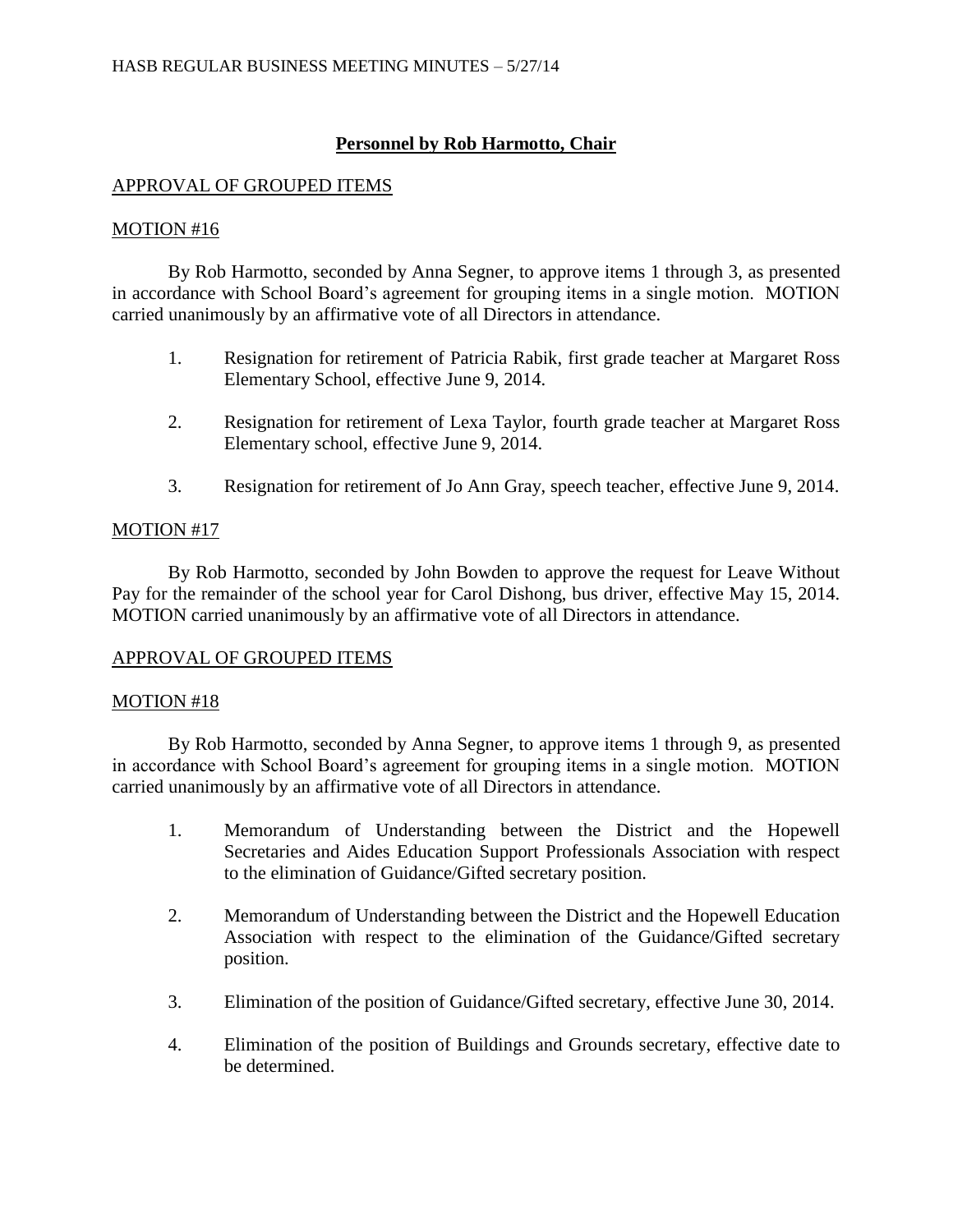- 5. Elimination of the position of Athletic Director's secretary, effective July 31, 2014.
- 6. Establishment of the position of a 12 month position of Athletic Director/Buildings and Grounds secretary, effective August 1, 2014.
- 7. Elimination of the position of Principal at Independence Elementary School, effective June 30, 2014.
- 8. Elimination of the position of Principal at Hopewell and Margaret Ross Elementary Schools, effective June 30, 2014.
- 9. Establishment of the position of Elementary Principal at Hopewell, Independence and Margaret Ross Elementary Schools, effective July 1, 2014.

### APPROVAL OF GROUPED ITEMS

### MOTION #19

By Rob Harmotto, seconded by Lori McKittrick, to approve items 1 and 2, as presented in accordance with School Board's agreement for grouping items in a single motion. MOTION carried unanimously by an affirmative vote of all Directors in attendance.

- 1. Appointment of Mrs. Korri Kane as Elementary Principal, effective July 1, 2014.
- 2. Establishment of the position of Elementary Assistant Principal, effective July 1, 2014.

### MOTION #20

By Rob Harmotto, seconded by John Bowden, to approve the reappointment of Johannah Robb as Board Treasurer, effective July 1, 2014 through June 30, 2015. MOTION carried unanimously by an affirmative vote of all Directors in attendance.

### MOTION #21

By Rob Harmotto, seconded by Tony Guy, to approve the reappointment of John F. Salopek as Solicitor, effective July 1, 2014 through June 30, 2015. MOTION carried unanimously by an affirmative vote of all Directors in attendance.

### MOTION #22

By Rob Harmotto, seconded by Anna Segner, to approve an increase in the substitute teacher daily rate of pay to \$85. MOTION carried unanimously by an affirmative vote of all Directors in attendance.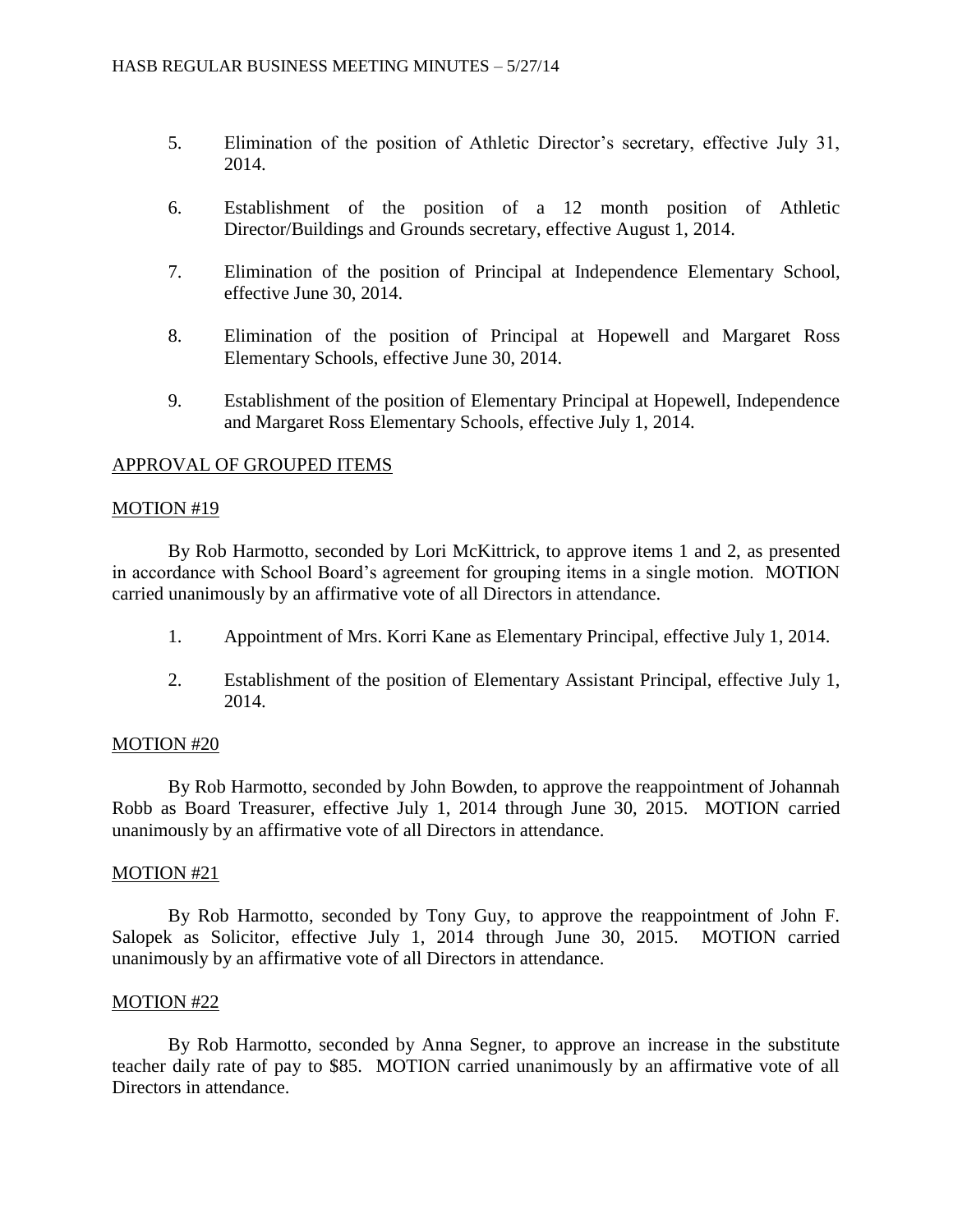# APPROVAL OF GROUPED ITEMS

### MOTION #23

By Rob Harmotto, seconded by John Bowden, to approve items 1 and 2, as presented in accordance with School Board's agreement for grouping items in a single motion. MOTION carried unanimously by an affirmative vote of all Directors in attendance.

- 1. Employment of Nicole Webster as a lifeguard.
- 2. Substitute personnel rosters.

# APPROVAL OF GROUPED ITEMS

### MOTION #24

By Rob Harmotto, seconded by Tony Guy, to approve items 1 and 2, as presented in accordance with School Board's agreement for grouping items in a single motion. MOTION carried unanimously by an affirmative vote of all Directors in attendance.

- 1. Resignation for retirement of Mary Wood, guidance counselor at Hopewell and Margaret Ross Elementary Schools, effective June 13, 2014.
- 2. Resignation for retirement of Carol Stairs-Razzano, nurse at Hopewell and Margaret Ross Elementary Schools, effective June 9, 2014.

# **Transportation by Rob Harmotto, Co-Chair**

# APPROVAL OF GROUPED ITEMS

# MOTION #25

By Rob Harmotto, seconded by Tony Guy, to approve items 1 and 2, as presented in accordance with School Board's agreement for grouping items in a single motion. MOTION carried unanimously by an affirmative vote of all Directors in attendance.

- 1. Request from Pam Fiejdasz, Township Recreation Director, to use District buses and transportation personnel during Park Fest community days July 11, 2014 through July 12, 2014.
- 2. Request from Pam Fiejdasz to use a District van for daily use during Rec-On-The-Run, June 9 through August 19, 2014.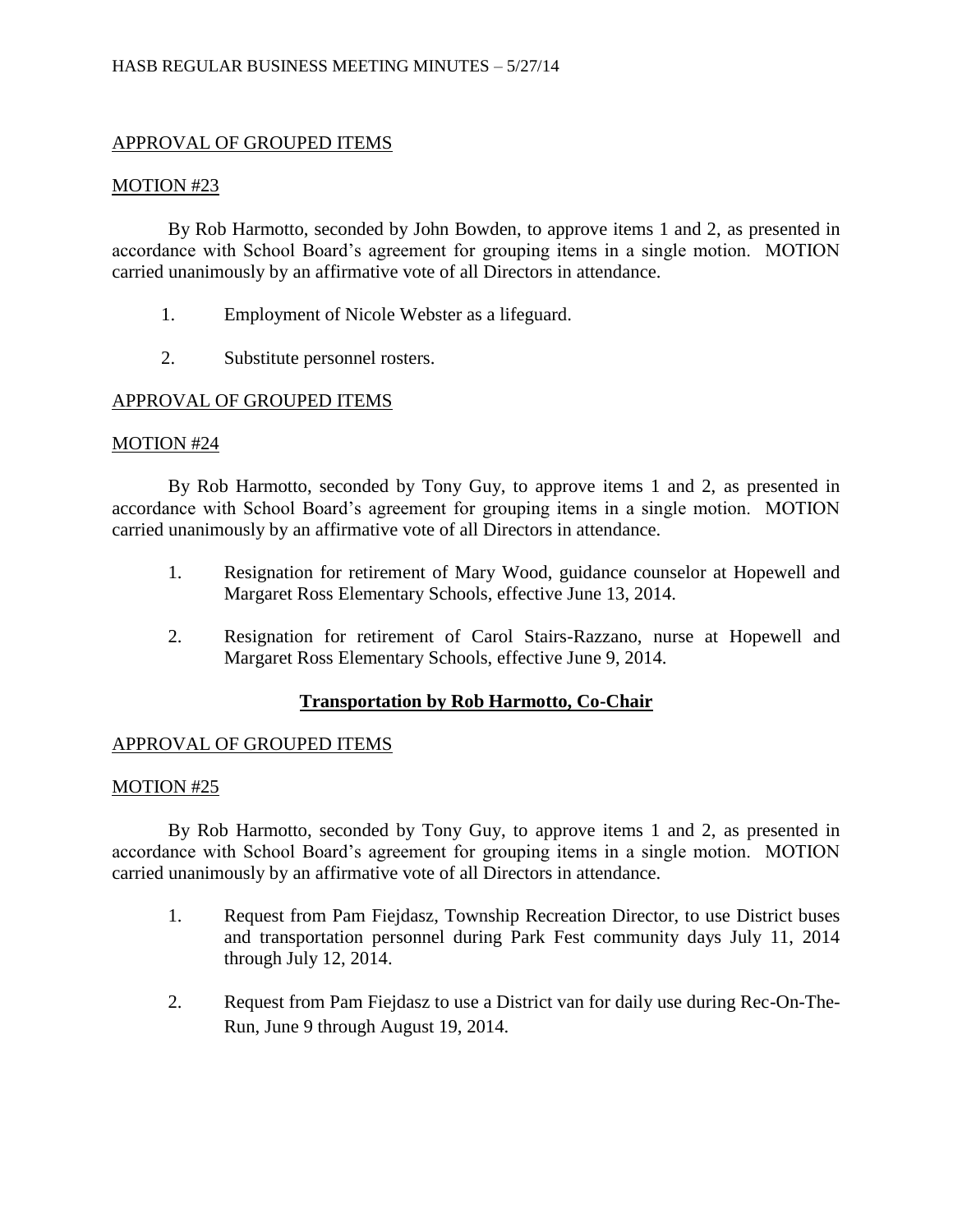# Superintendent's Report

Dr. Reina spoke of the following items in his Superintendent's Report.

- 1. He thanked each of the retirees for their service to the District and wished them well in all their future endeavors.
- 2. Graduation will be Friday, June 6, 2014 at 6:30 p.m. either in the stadium (weather permitting) or the auditorium.
- 3. During June the Board will approve the 2014-2015 budget and discussions will begin regarding Chapter 4 and graduation requirements.

# Solicitor's Report

Nothing to report.

# Unfinished Business

Nothing to report.

# Upcoming School Board Meetings

June 10, 2014 – 7:00 p.m. Work Meeting, Central Administration June 17, 2014 – 7:00 p.m. Regular Business Meeting, Central Administration

### EXECUTIVE SESSION

At this point in the meeting, Mr. Bufalini announced that an Executive Session would be held following the meeting to discuss personnel matters. This announcement is being made to be in compliance with Act 84 of 1986, Pennsylvania's Sunshine Law, as amended.